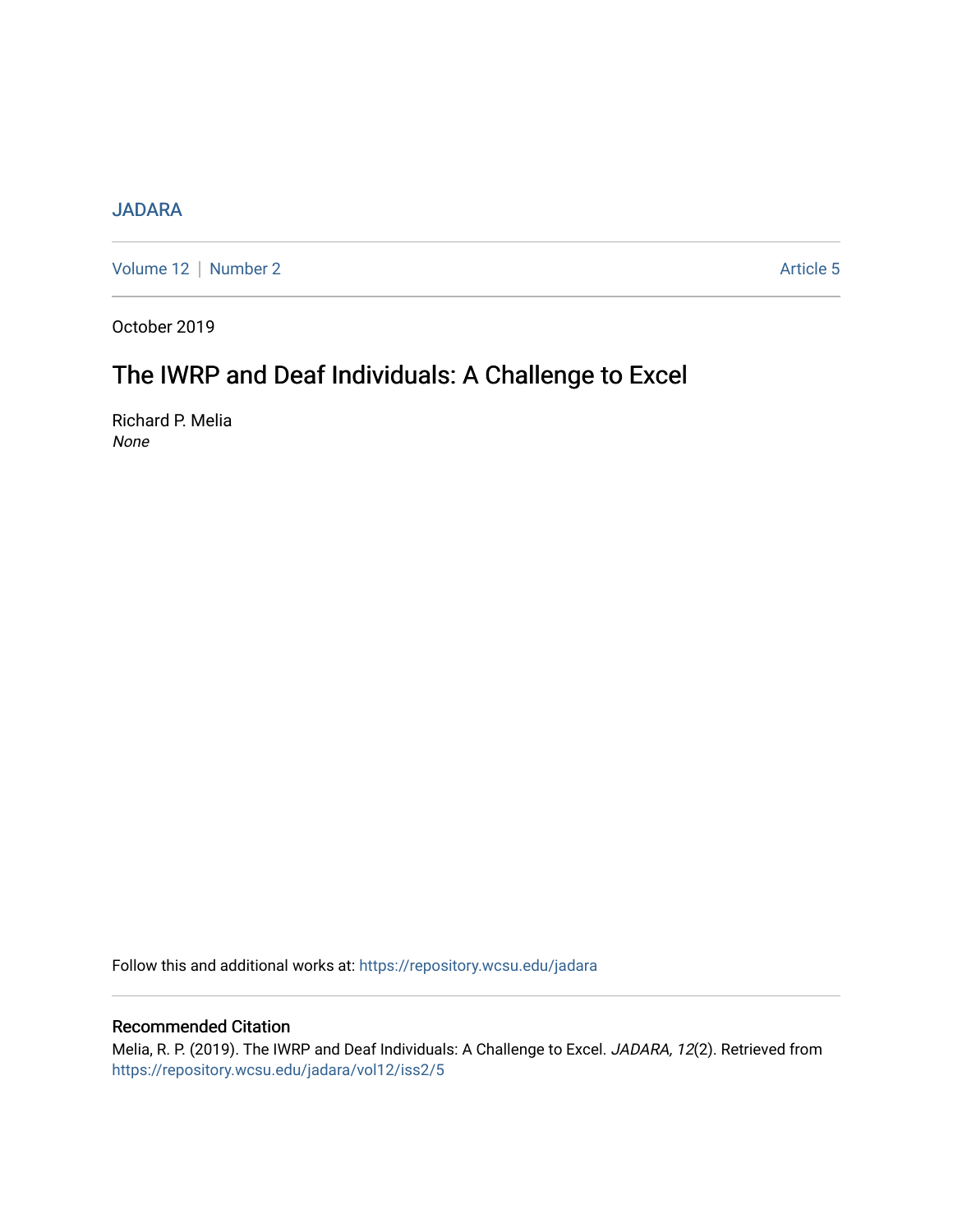# THE IWRP AND DEAF INDIVIDUALS: A CHALLENGE TO EXCEL

# Richard P. Mella, Ph.D.

If Congress had not enacted the Rehabilitation Act of 1973 with its provisions for an Individualized Written Rehabilitation Program (IWRP) for each person served in VR, by now those of you represented in this room would have invented an IWRP for deaf clients. Clearly the basic concerns found in the legislative history of the IWRP are one and the same as basic principles for rehabilitation casework standards for the deaf set at St. Louis in 1966. That was the workshop, by the way, that led to the forming of PRWAD.

The congress wrote in § 102 of the Rehabilitation Act that the IWRP is to be developed jointly by the vocational rehabilitation counselor or coordi nator and the handicapped individual (or, in appropriate cases, his parents or guardians). Harry Troop wrote in the casework standards report "that effective counsehng implies that an effective means of communication be established between the counselor and the client." He went on to say: "Counseling, in order to be effective and of benefit to the deaf client, must be dialogue, not monologue; there must be an exchange of thoughts, ideas, desires, needs, and feelings. Counseling is not counseling when the counselor does all the "talking," it is dictating."

The IWRP provision in law is detailed as far as legislation goes. Many counselors and clients do not know that the basic ingredients of the IWRP do stem directly from the law. They were not written at HEW, an exercise in that detailed regulation-writing you hear so much about. Rather, it is the law itself that says that each IWRP shall include, but not be limited to (1) a statement of long-range rehabilitation goals for the individual and inter mediate rehabilitation objectives related to the attainment of such goals, (2) a statement of specific vocational rehabilitation services to be provided, (3) the projected date for the initiation and the anticipated duration of each service, (4) objective criteria and an evaluation procedure and schedule for

1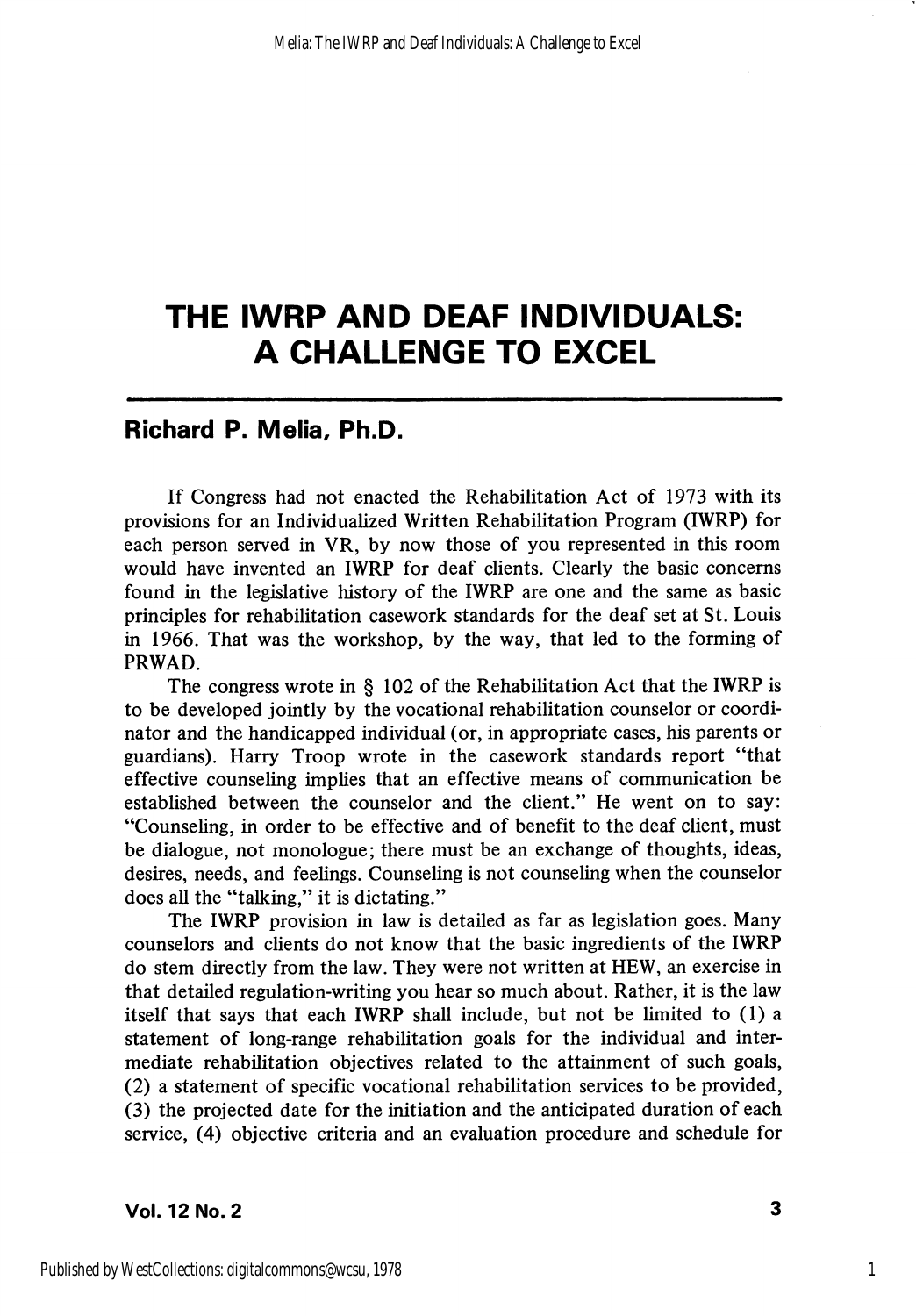determining whether such objectives and goals are being achieved, and (5) where appropriate, a detailed explanation of the availability of a client assistance project.

I make my claim that this too is the direction services for deaf clients was heading in 1966 as I re-read Harry Troop's words on the rehabilitation process. He said, speaking of individual goals, that "these might simply be: to help, as purpose; to move forward throughout the plan of services, as the direction; to secure employment, as the goals."

But he didn't stop there. And this is really why I feel that professionals in services for deaf clients have been in the forefront of knowing what its all about in goal-oriented planning with substantial client involvement. Harry went on to say:

But rehabilitation is not that simple; the issues are not that clearly defined. It must, at times, have as part of its purpose, bringing about an understanding of the client by the counselor, acceptance of the counselor and his role by the client, bringing the client up to a point of understanding and accepting his disability and so much more.

The direction might well include selection of a feasible and realistic vocational objective, reaching a point of social adjustment necessary to complete the plan of services, recognizing the need for and value of moving ahead in the plan one step at a time—and so much more.

While the above description may not be the IWRP, word for word, the underlying philosophy is the same. Why then, if prior to passage of the law, we knew what needed to be done, is the IWRP a challenge for us today? The answer appears to be that in rehabilitation generally, and in deafness rehabilitation in particular, we are always operating with a "stacked deck."

And from what I know about some past poker sessions that Boyce Williams, Harry Troop, and some others in this room took part in, you know what a "stacked deck" is.

Many people have written and spoken on the extra time and effort it requires, even for a person skilled in communication with deaf people, to interview and counsel a deaf client. We are all familiar with the statistics on reading levels, particularly among the pre-lingually deaf who encountered the schools before the schools encountered P.L. 94-142.

It is encouraging to leam from the inventory of the Model State Plan that while in 1973, only a handful of agencies had a State Coordinator of Services for Deaf Clients, in 1976, 38 states had an SCD. And that number has grown, as is evidenced by people here today. It is encouraging to leam that 50 States now have Rehabilitation Counselors for Deaf Clients (RCD).

But despite these gains, and these are great accomplishments, we still face the "real world" where most clients served in VR who have a primary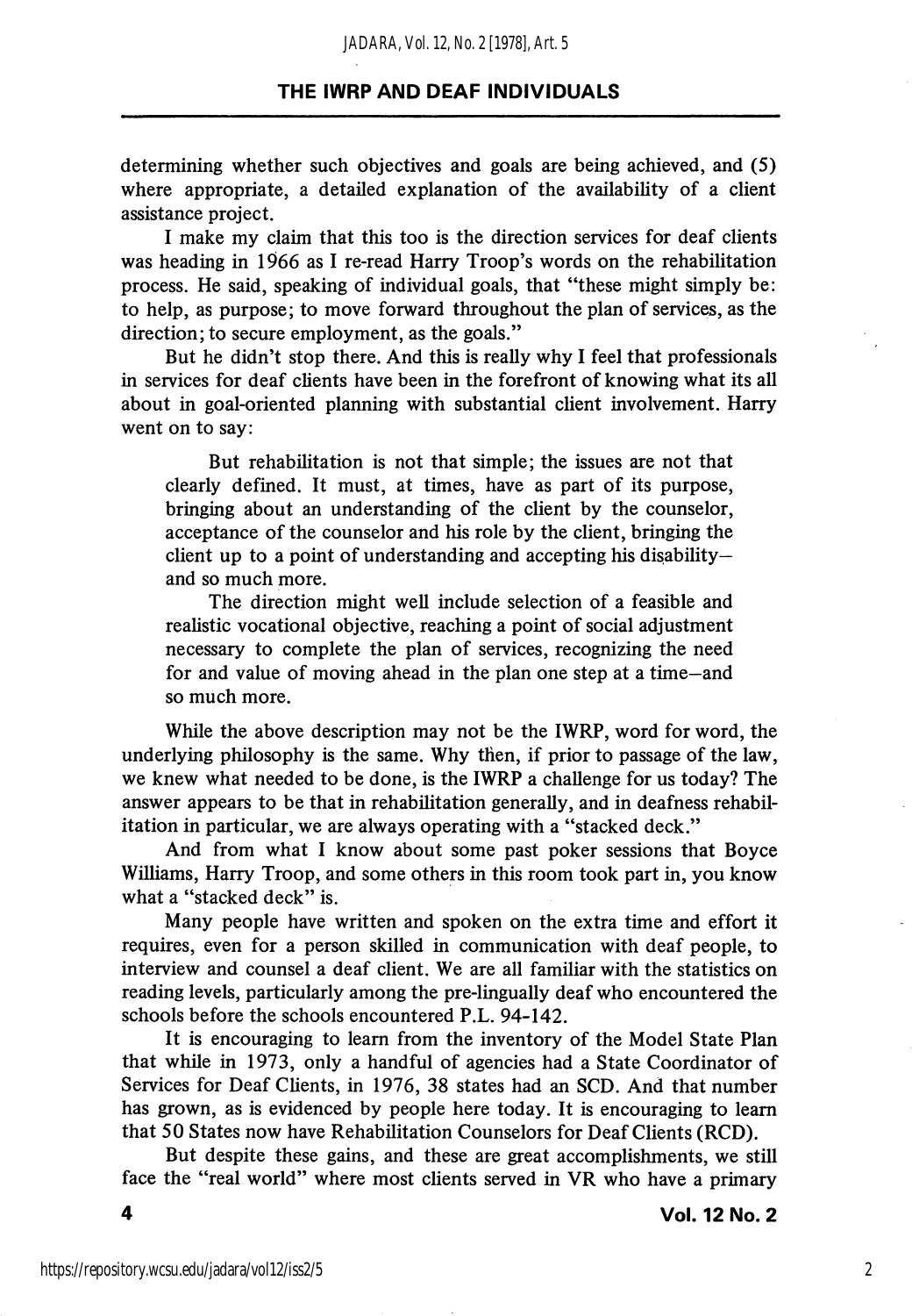disability of deafness, are assisted by VR counselors, and make their way through a network of service providers, who are inadequately skilled in serving deaf individuals.

That is the essence of the deafness — IWRP "stacked deck."

But don't go away just yet. Knowing that the ideals of client involve ment, skilled evaluation of rehabilitation needs, concise and logical step-bystep organization of services with precise functional outcomes delineated for each service, and all the other good concepts of the IWRP run head-on into the realities of basic communication skills, lack of orientation to deafness, clients who don't quite fit the goal-attainment process ideal, and so on is not an acceptable reason to throw in the towel.

Rather, rehabilitation of deaf clients offers a great opportunity to excel in quality services. Before I get carried off as a code 522 — that's rehab for "other character, personality, and behavior disorders" (although Ralph White and others of you more expert in codes might argue that I should be a 580 or 510) – let me explain.

In 1976-1977, one of my jobs in RSA was to be Project Officer for the Program Administration Review (PAR) which studied the IWRP. Assisted by JWK International Corporation and the Evaluation Committee of the CSAVR, RSA organized and conducted a review of 19 agencies (10 General, 9 Blind). Over 1650 IWRP's were reviewed by RSA Regional Office Staff. Agency policies were also studied, and counselors interviewed.

Each agency which was reviewed received a report from the RO and was provided with recommendations for corrective action. But the implica tions for us here today are to be drawn from the overall findings combining totals from agencies and the more than 590 counselors.

We found that IWRP forms are seldom written in non-legalistic, easily understood language. Special adaptations to explain client rights and the IWRP process are the exception, not the rule. Many agencies had no refer ences or inadequate notations in their policies and procedures for emphasizing the need for facilitating the communication process for individuals whose mode of communication is other than English.

We found that in many IWRP instructions for counselors, as well as on the IWRP forms, intermediate objectives were confused with services. You might ask: What is the difference?

An *intermediate objective* is a step which must be achieved before the long-range vocational goal can be attained, i.e., those medical, social, per sonal, vocational *outcomes* which must be attained and upon which the attainment of the long-range goal is dependent. Intermediate objectives are to be formulated and written in performance terms. It is the 10 that can be measured using objective evaluation criteria, an evaluation procedure, and a schedule.

A rehabilitation *service* is an activity necessary to bring about the desired outcome. It is how the intermediate objective can be reached.

Vol. 12 No. 2 5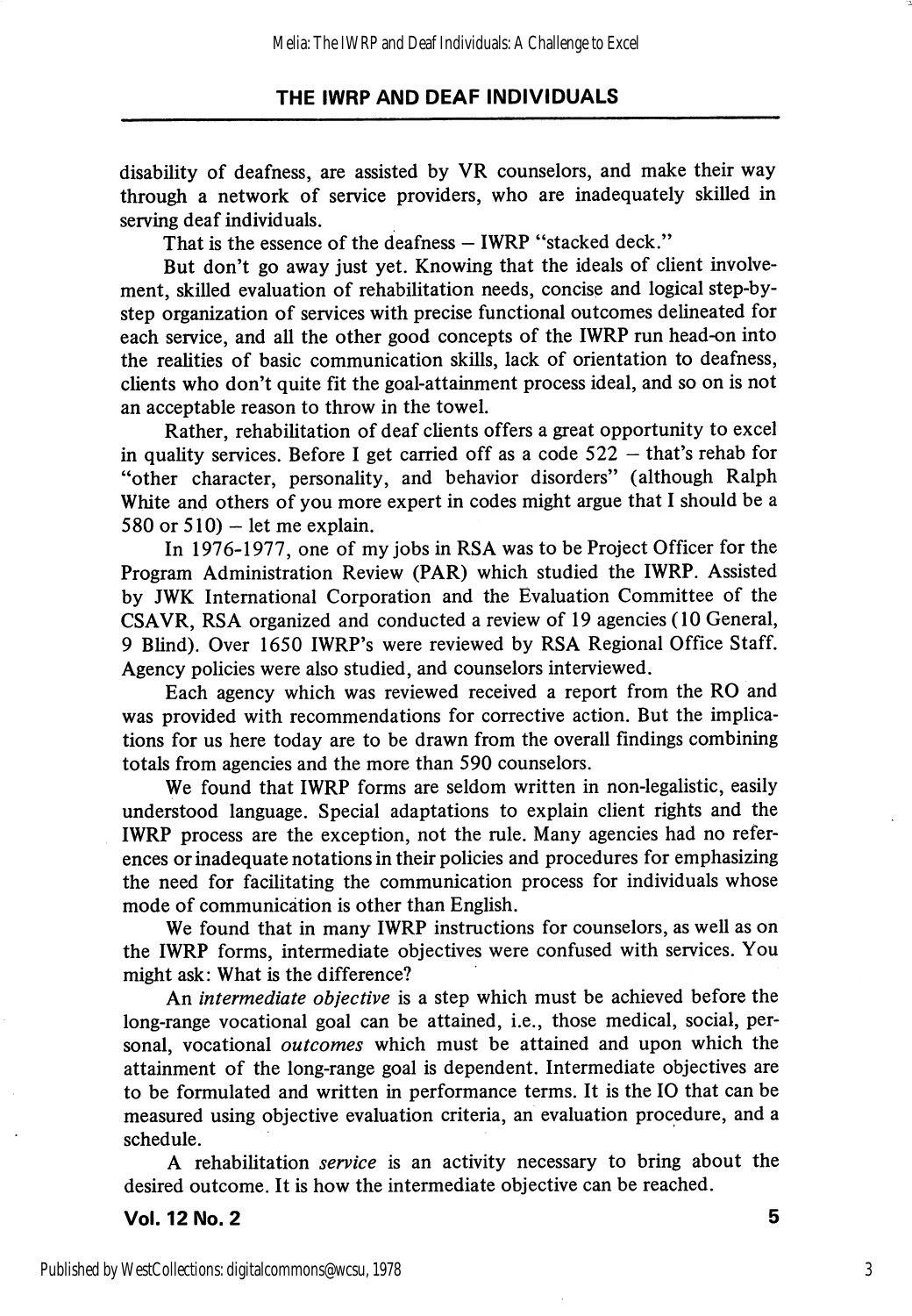In our case reviews, we found that IWRPs were too seldom framed in terms of intermediate outcomes. When this finding is coupled with the evidence that client involvement is infrequently noted on the IWRP itself, a picture emerges of weakness in what must be regarded as the key components of the IWRP.

RSA is now working to get the following position understood:

Intermediate objectives are not categories of rehabilitation services. Rather, they are steps necessary to achieve the long-range vocational goal, and these steps are to be systematically set out in writing in terms of specific outcomes, i.e., stated in clear, specific, unambiguous terms of:

— What the client will achieve (intermediate objective);

- $-$  How it will be known that the client has adequately achieved the objective (objective evaluation criterion);
- When the client will achieve the objective (estimated date of attainment); and,
- What method of evaluation will be utilized to assess whether the objective has been reached (evaluation pro cedure).

1 must give credit to Jerry Abbott of our RSA Region 111 office for clearly stating these points. Jerry led the PAR reviews in his region, and from his experience, observed that we in RSA needed to clarify our guidelines on the IWRP and intermediate objectives.

Jerry also wrote: "The challenge facing State VR agencies is how to best meet the legal/regulatory/policy requirements relative to the inter mediate objectives in such a manner that is both meaningful and relevant to the client and the counselor."

1 know that 1 have not said anything in the past few minutes to convince you that 1 am not a code 522. But it is in just the areas of overall weakness in the IWRP process  $-$  client involvement, client understanding, clear and precise statements of what the rehabihtation accomplishments will be to be achieved through intermediate objectives  $-$  that I believe you  $-$  as specialists in the delivery of services to deaf clients — can excel.

Despite the "stacked deck" facing us, the long-standing problems of deafness rehabilitation, IWRPs for deaf clients can be the rallying point implementing on a wide scale basis the principles and concepts of deafness casework standards and evaluation that have emerged.

In the Model State Plan the overall goals are stated for quality deafness rehabilitation procedures. In recent publications such as Deaf Evaluation and Adjustment Feasibility: Guidelines for the Vocational Evaluation of Deaf Clients, made available through the fine efforts of Region IV, the University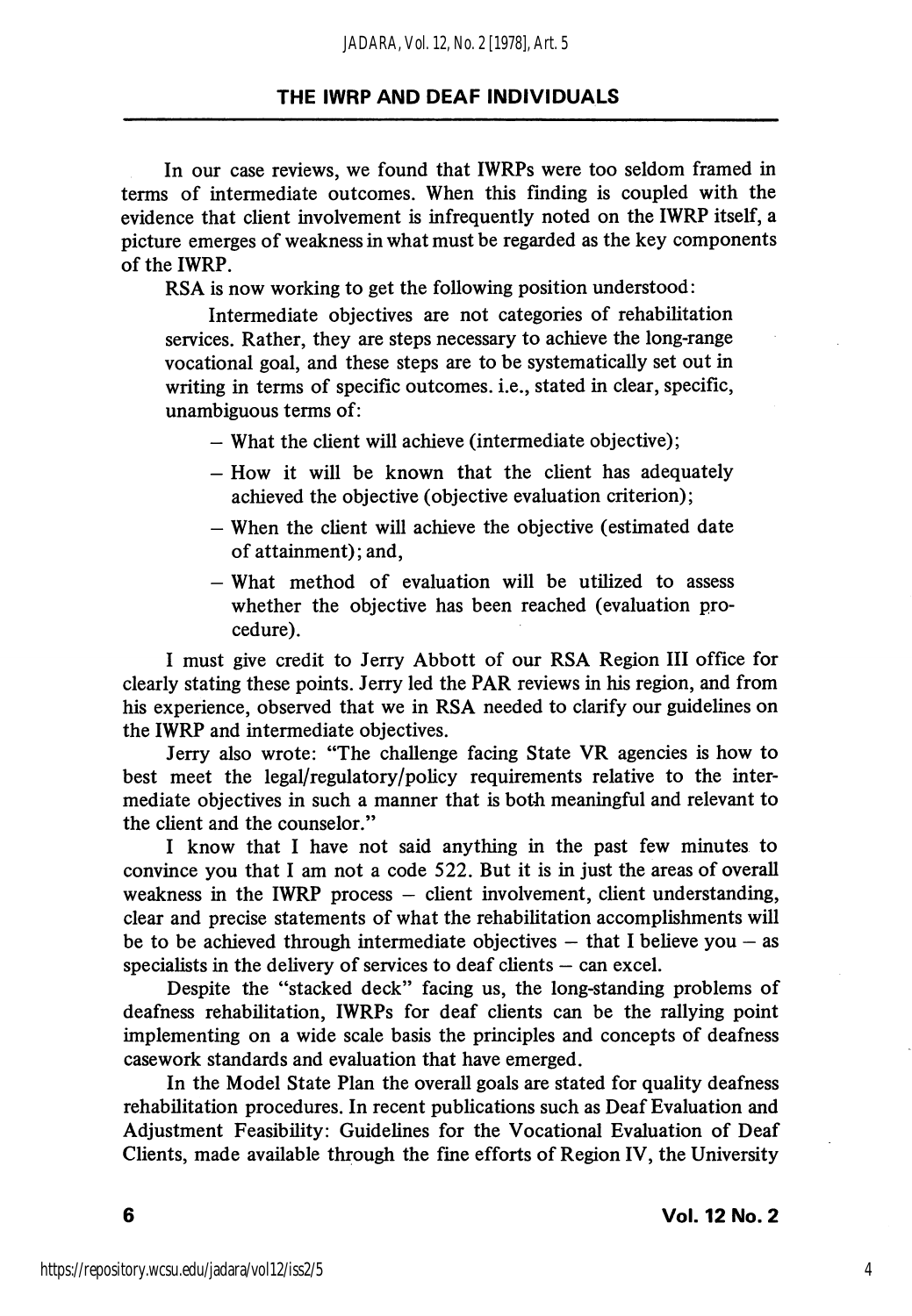of Tennessee, Auburn University, and New York University's Deafness Center, we have the criteria needed for moving into monitoring and assessing of the quality of deafness rehabilitation services under IWRPs.

Projects such as Nebraska's Deaf Innovation Project and South Carolina's Section 304 project have worked to develop new methods stress ing adequate communication, client understanding, living skills evaluation, and pre-vocational assessment of vocational readiness. All of these areas are where specification of appropriate intermediate objectives, and how to involve the client in their use, present rehab counselors with their greatest challenges.

But the size and organization of the deafness rehabilitation network is an advantage in addressing these problems. We can excel in IWRPs for deaf clients because we now have the tools and mandate to do so. The tools are the IWRP, the ready identification of our target population consisting of deaf VR clients, the many emerging assists for working with deaf clients (evaluation procedures, communication aides, etc.), the training capability through our fine R&T and deafness orientation programs, and the core of specialists in the States  $-$  the SCD's and the RCD's. The mandate is the Congress' call through the IWRPs purpose.

In this workshop we need to explore all of the angles, exchange in formation, set some goals and intermediate objectives for ourselves in terms of quahty IWRP procedures and processes, and set out from Phoenix to set the pace for the rest of rehabilitation.

Let's make deafness rehabilitation the model for all disability areas in client involvement, rehab assistance, and quality vocational outcomes.